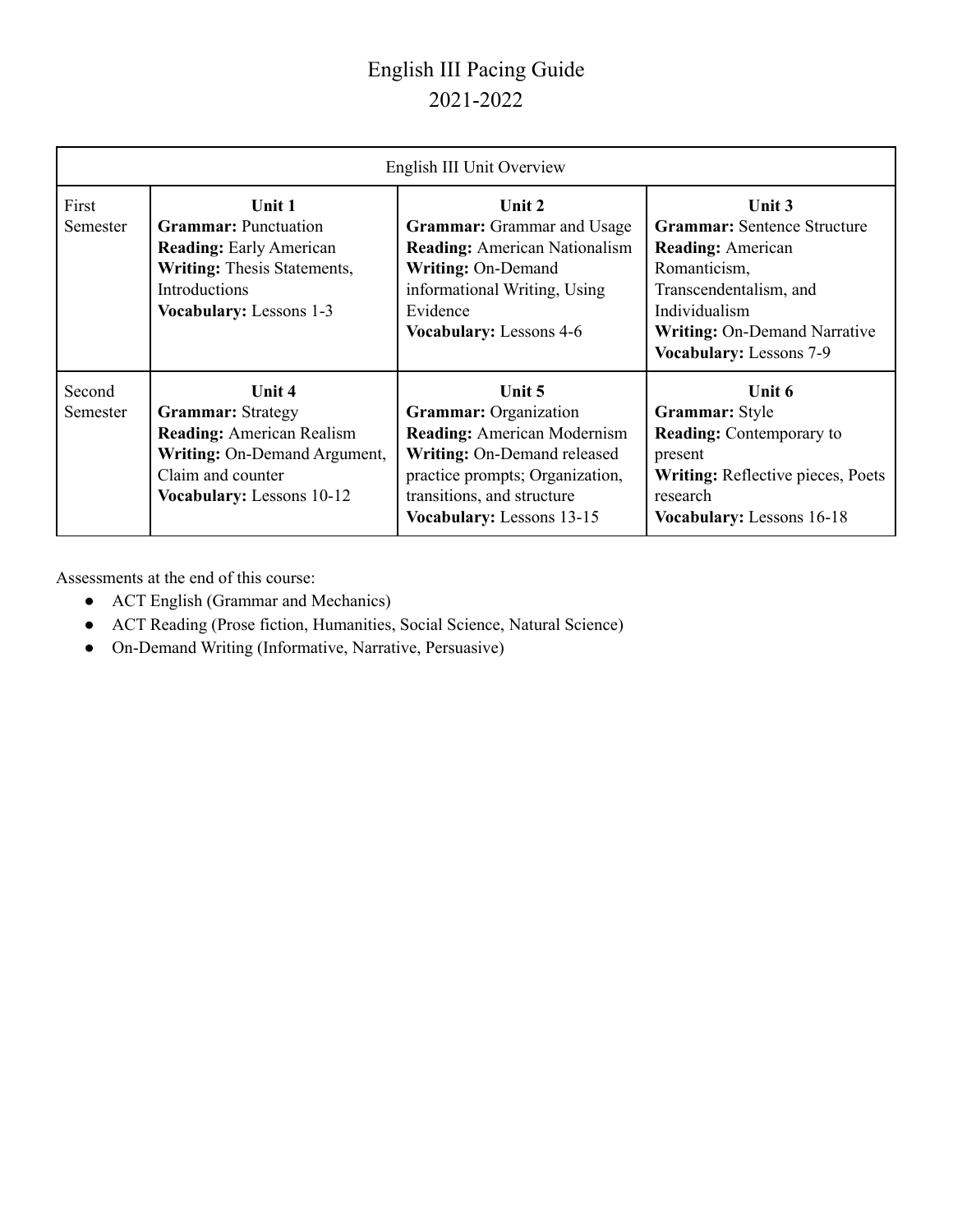# Unit One: Early American

| Overview<br>$8/11 - 10/1$                                   | <b>Grammar:</b> Punctuation<br><b>Reading:</b> Early American<br>Writing: Thesis Statements, Introductions<br>Vocabulary: Lessons 1-3                                                                                                                                                                                                                                                                                                                                                                                                                                                                                                                                                                                                                                                                                                                                                                                                                                                                                                                                                                                                                                                                                                                                                                                                                                                                                                                                                                                                                                                                                                                                                                                                                                                                                                                                                                                                                                                                                                                          |  |  |
|-------------------------------------------------------------|----------------------------------------------------------------------------------------------------------------------------------------------------------------------------------------------------------------------------------------------------------------------------------------------------------------------------------------------------------------------------------------------------------------------------------------------------------------------------------------------------------------------------------------------------------------------------------------------------------------------------------------------------------------------------------------------------------------------------------------------------------------------------------------------------------------------------------------------------------------------------------------------------------------------------------------------------------------------------------------------------------------------------------------------------------------------------------------------------------------------------------------------------------------------------------------------------------------------------------------------------------------------------------------------------------------------------------------------------------------------------------------------------------------------------------------------------------------------------------------------------------------------------------------------------------------------------------------------------------------------------------------------------------------------------------------------------------------------------------------------------------------------------------------------------------------------------------------------------------------------------------------------------------------------------------------------------------------------------------------------------------------------------------------------------------------|--|--|
| <b>Grammar Skills</b>                                       | Punctuation:<br>--Commas<br>--Periods and other end marks<br>--Semicolons; Colons<br>-- Ellipses<br>--Hyphens and dashes<br>--Quotation marks                                                                                                                                                                                                                                                                                                                                                                                                                                                                                                                                                                                                                                                                                                                                                                                                                                                                                                                                                                                                                                                                                                                                                                                                                                                                                                                                                                                                                                                                                                                                                                                                                                                                                                                                                                                                                                                                                                                  |  |  |
| Vocabulary                                                  | --Lessons 1-3<br>--Text specific vocabulary with The Crucible                                                                                                                                                                                                                                                                                                                                                                                                                                                                                                                                                                                                                                                                                                                                                                                                                                                                                                                                                                                                                                                                                                                                                                                                                                                                                                                                                                                                                                                                                                                                                                                                                                                                                                                                                                                                                                                                                                                                                                                                  |  |  |
| <b>Readings</b>                                             | Early American:<br>--Nathaniel Hawthorne: "Young Goodman Brown", The Scarlet Letter<br>--The Crucible<br>--Anne Bradstreet: "To My Dear and Loving Husband" and/or "Upon the Burning of our House, July 10, 1666"                                                                                                                                                                                                                                                                                                                                                                                                                                                                                                                                                                                                                                                                                                                                                                                                                                                                                                                                                                                                                                                                                                                                                                                                                                                                                                                                                                                                                                                                                                                                                                                                                                                                                                                                                                                                                                              |  |  |
| <b>Writings and</b><br><b>Writing</b><br><b>Assignments</b> | --Thesis Structures and Introductions<br>--Compare The Crucible to The Red Scare<br>--Characterization, conflict, and theme analysis<br>--Theme On-Demand                                                                                                                                                                                                                                                                                                                                                                                                                                                                                                                                                                                                                                                                                                                                                                                                                                                                                                                                                                                                                                                                                                                                                                                                                                                                                                                                                                                                                                                                                                                                                                                                                                                                                                                                                                                                                                                                                                      |  |  |
| Arts and<br><b>Humanities</b>                               | -- Reading, acting out, watching a play<br>--Drawing and labeling characters and character traits                                                                                                                                                                                                                                                                                                                                                                                                                                                                                                                                                                                                                                                                                                                                                                                                                                                                                                                                                                                                                                                                                                                                                                                                                                                                                                                                                                                                                                                                                                                                                                                                                                                                                                                                                                                                                                                                                                                                                              |  |  |
| Practical Living/<br>Career                                 | Reading fluently; writing effectively; collaboration; verbal communication                                                                                                                                                                                                                                                                                                                                                                                                                                                                                                                                                                                                                                                                                                                                                                                                                                                                                                                                                                                                                                                                                                                                                                                                                                                                                                                                                                                                                                                                                                                                                                                                                                                                                                                                                                                                                                                                                                                                                                                     |  |  |
| <b>Technology</b>                                           | --CERT 1, Chromebooks for CERT and writing practice<br>--Elmo for grammar practice<br>--video of The Crucible                                                                                                                                                                                                                                                                                                                                                                                                                                                                                                                                                                                                                                                                                                                                                                                                                                                                                                                                                                                                                                                                                                                                                                                                                                                                                                                                                                                                                                                                                                                                                                                                                                                                                                                                                                                                                                                                                                                                                  |  |  |
| <b>Standards</b>                                            | Language:<br>L.11-12.1.a. Conventions of Standard English: Demonstrate the understanding that usage is a matter of convention, can<br>change over time, and may be contested.<br>L.11-12.2.a. Conventions of Standard English: Demonstrate command of the conventions of standard English capitalization,<br>punctuation and spelling when writing.<br>L.11-12.4 Vocabulary Acquisition and Use: Determine or clarify the meaning of unknown and multiple-meaning words and<br>phrases based on grade 11-12 reading and content, choosing flexibility from an array of strategies<br>L.11-12.4.a Vocabulary Acquisition and Use: Use context (e.g., the overall meaning of a sentence or paragraph; a word's<br>position or function in a sentence) as a clue to the meaning of a word or phrase.<br>Reading:<br>RL.11-12.2 Key Ideas and Details: Determine two or more themes or central ideas of a text and analyze their development<br>over the course of the text, including how they interact and build on one another to produce a complex account.<br>RL.11-12.3 Key Ideas and Details: Analyze the impact of the author's choices over the course of a text regarding how to<br>develop and relate elements of a story or drama.<br><b>Composition:</b><br>C.11-12.2.f Text Types and Purposes: Establish and maintain a formal style and objective tone while attending to the norms<br>and conventions of the discipline in which they are writing.<br>C.11-12.b Text Types and Purposes: Introduce a topic; organize complex ideas, concepts and information so that each new<br>element builds on that which precedes it to create a unified whole; include formatting, graphics and multimedia when useful<br>to aiding comprehension.<br>C.11-12.3.b Text Types and Purposes: Engage and orient the reader by setting up a problem, situation or observation and its<br>significance, establishing one or more multiple point(s) of view and introducing a narrator and/or characters; create a smooth<br>progression of experience or events. |  |  |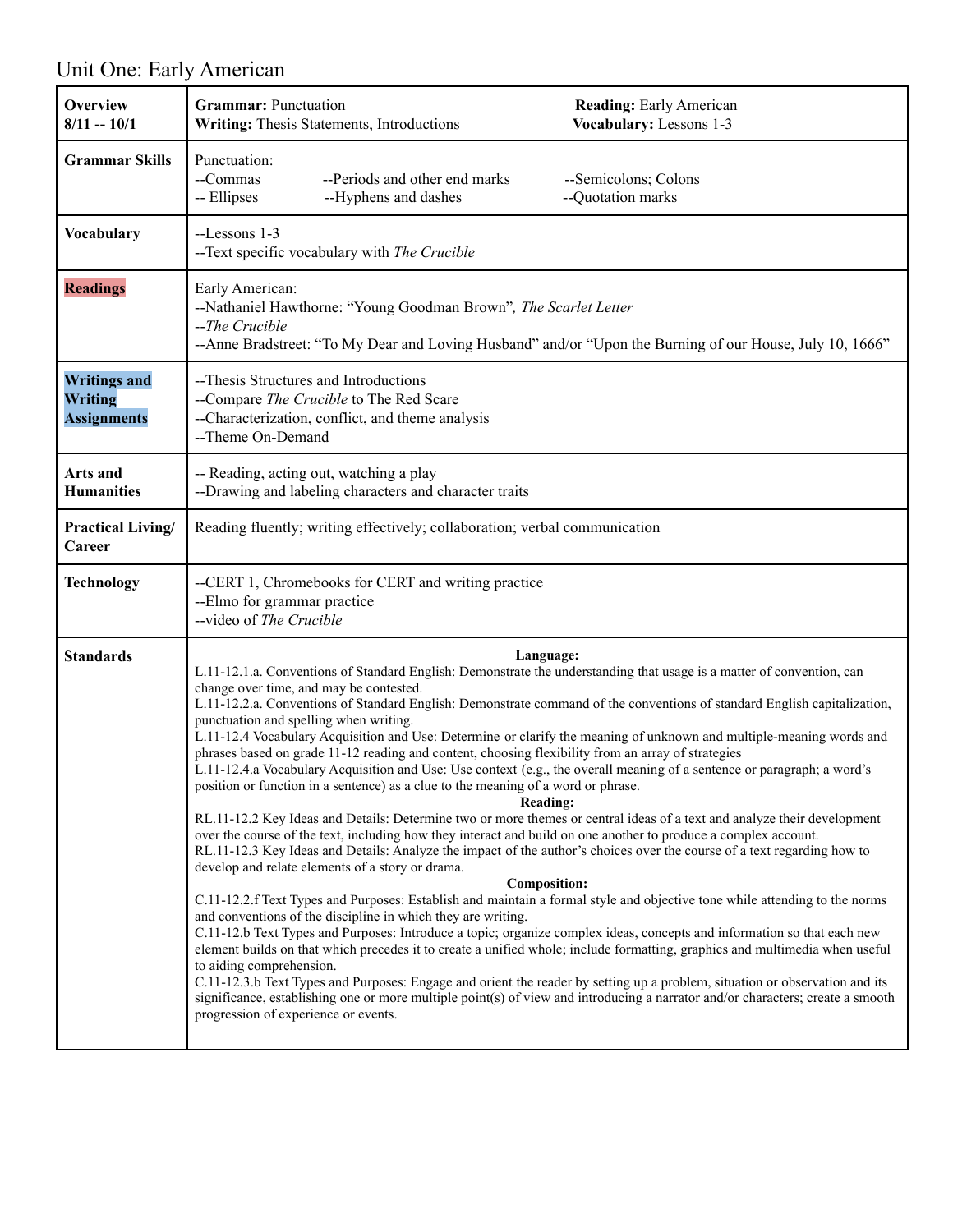#### **Overview 10/11 -- 11/12 Grammar:** Grammar and Usage **Reading:** American Nationalism **Writing:** On-Demand Informational; Using Evidence **Vocabulary:** Lessons 4-6 **Grammar Skills**  $\qquad$  --Subject/verb agreement --Verb forms --Comparatives and superlatives --Pronoun agreement --Idioms **Vocabulary** | --Lessons 4-6 **Readings** --Benjamin Franklin: *from The Autobiography* -- Thomas Paine: "Common Sense" and "The Crisis" --Patrick Henry: "Speech in the Virginia Convention" --"Declaration of Independence" --Additional primary sources, informational texts, and speeches **Writings and Writing Assignments** --Informational writing -- Focus on using textual evidence, citing evidence, research, evaluating arguments --Informational On-Demand --Topic Sentences **Arts and Humanities** --19th and 20th century foundational paintings **Practical Living/ Career** Reading fluently; writing effectively; collaboration; verbal communication **Technology** | --Elmo for grammar practice --Chromebooks for writing practices --Recordings of poems, short stories, and speeches **Standards Language:** L.11-12.1.a. Conventions of Standard English: Demonstrate the understanding that usage is a matter of convention, can change over time, and may be contested. L.11-12.2.a. Conventions of Standard English: Demonstrate command of the conventions of standard English capitalization, punctuation and spelling when writing. L.11-12.4.d. Vocabulary Acquisition and Use: Acquire and use accurately general academic and domain-specific words and phrases, sufficient for reading, writing, speaking and listening at the college and career readiness level: demonstrate independence in gathering vocabulary knowledge when considering a word or phrase important to comprehension or expression. **Reading:** RI.11-12.1 Key Ideas and Details: Cite relevant and thorough textual evidence to support analysis of what the text says explicitly as well as inferences drawn from the text. RI. 11-12.4 Craft and Structure: Determine the meaning of words and phrases as they are used in a test, including figurative, connotations and technical meanings; analyze how an author uses and refines the meaning of a key term or terms over the course of a text. RI.11-12.6 Craft and Structure: Determine an author's point of view, perspective, and purpose in a text in which the rhetoric is particularly effective, analyzing how style and content contribute to the effectiveness of the text. RI.11-12.7 Integration of Knowledge and Ideas: Integrate and evaluate multiple sources of information presented in different print and non-print formats in order to address a question or solve a problem. RI.11-12.8 Integration of Knowledge and Ideas: Evaluate the argument, specific claims and evidence in a text, assessing the validity, reasoning, relevance and sufficiency; analyze false statements and fallacious reasoning. RI.11-12.9 Integration of Knowledge and Ideas: Analyze documents of historical and literary significance, including how they address related themes and concepts. **Composition:** C.11-12.2 Text Types and Purposes: Compose informative/explanatory texts to examine and/or convey complex ideas, concepts and information clearly and accurately through the effective selection, organization and analysis of content. C.11-12.2.c Develop the topic thoroughly by selecting the most significant and relevant facts, extended definitions, concrete details, quotations or other information and examples appropriate to the audience's knowledge of the topic. C.11-12.6 Research to Build and Present Knowledge: Gather relevant information from multiple sources, using advance searches effectobe;y; assess the strengths and limitations of each source in terms of the task, purpose and audience; integrate information into the text selectively to maintain the flow of ideas, avoiding plagiarism and overreliance on any one source and following a standard format for citation.

### Unit Two: American Nationalism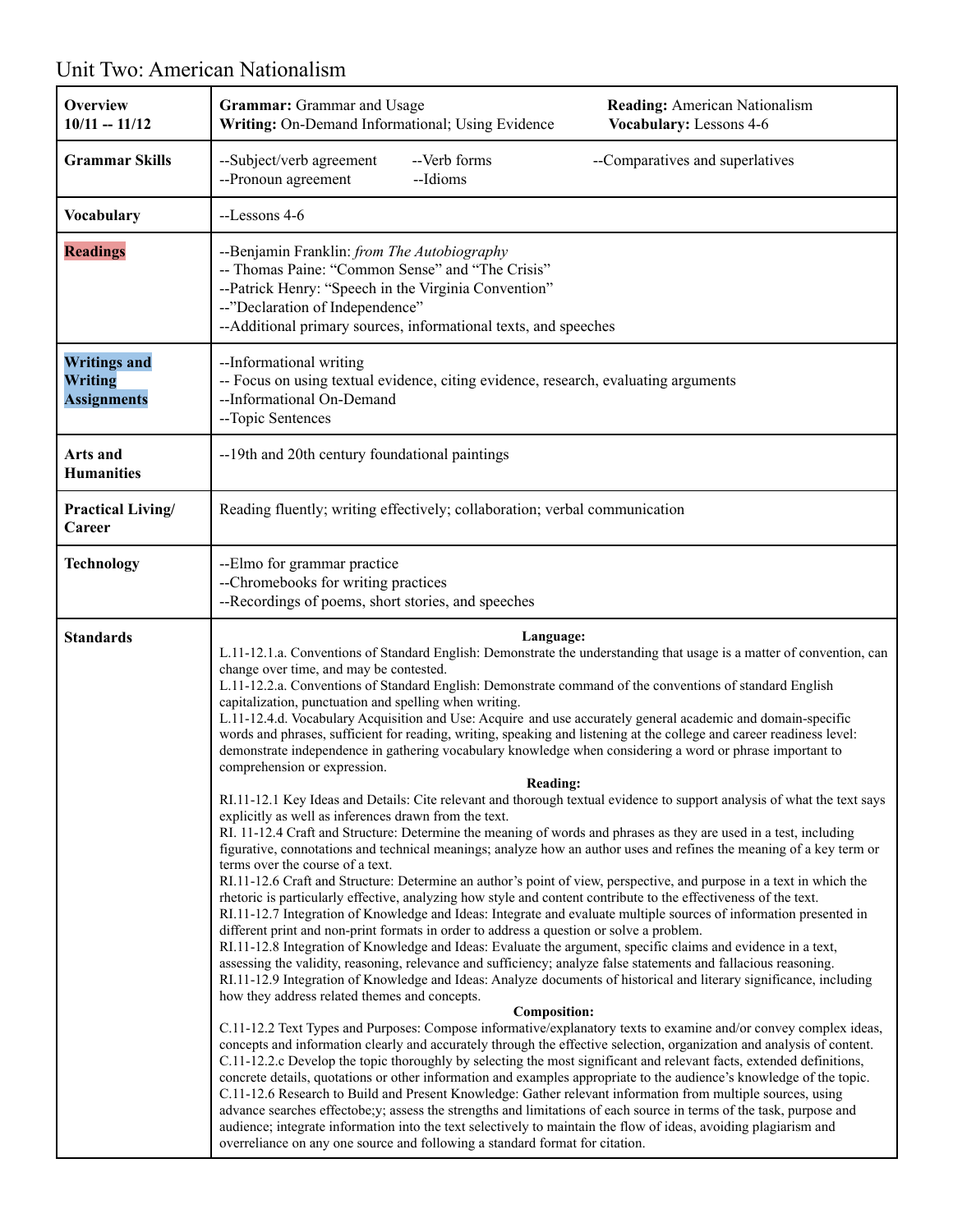#### **Overview 11/15 -- 12/17 Grammar:** Sentence Structure **Reading:** American Romanticism, Transcendentalism, and Individualism **Writing:** On-Demand Narrative, Poet research **Vocabulary:** Lessons 7-9 **Grammar Skills** --Subordinate/dependent clauses --Fragments --Run-on and fused sentences --Misplaced modifiers --Comma splices --Shifts in tense or voice **Vocabulary** --Lessons 7-9 **Readings** -- Washington Irving: "The Legend of Sleepy Hollow" and "The Devil and Tom Walker" --Ralph Waldo Emerson: *from* "Self-Reliance" --Assorted Walt Whitman poetry --Assorted Thoreau poetry --Assorted Longfellow poetry --Nathaniel Hawthorne: "The Birthmark," "The Minister's Black Veil," and "Young Goodman Brown" --Edgar Allen Poe short stories and poetry: "The Fall of the House of Usher," "The Raven" **Writings and Writing Assignments** --Narrative Writing and On-Demand --Poet research project and writing **Arts and Humanities** --Poetry readings --Write and decorate a poem **Practical Living/ Career** Reading fluently; writing effectively; collaboration; verbal communication **Technology** | --Elmo for grammar practice --Chromebooks for writing practices and poetry project --Recordings of poems, short stories, --CERT 2 **Standards Language:** L.11-12.1.b Conventions of Standard English: Resolve issues of complex or contested usages, consulting references as needed. L.11-12.4.d. Vocabulary Acquisition and Use: Acquire and use accurately general academic and domain-specific words and phrases, sufficient for reading, writing, speaking and listening at the college and career readiness level: demonstrate independence in gathering vocabulary knowledge when considering a word or phrase important to comprehension or expression. **Reading:** RL.11-12.4 Craft and Structure: Determine the meaning of words and phrases as they are used in the text, including figurative and connotative meanings; analyze the cumulative impact of specific word choices on meaning and tone and on the text as a whole. **Composition:** C. 11-12.2.d. Text Type and Purpose: Use precise language, domain-specific vocabulary and techniques such as metaphor, simile and analogy to maintain and clarify the relationships among complex ideas and concepts. C. 11-12.3 Text Types and Purposes: Use narratives strategically in other modes of writing utilizing effective techniques, well-chosen details and well-structured sequences for an intended purpose, including but not limited to introducing an issue and/or supporting a claim. C.11-12.3.e. Use precise words and phrases, telling details and sensory language to convey a vivid picture of the experiences, events, setting, and/or characters.

### **Unit 3: American Romanticism, Transcendentalism, and Individualism**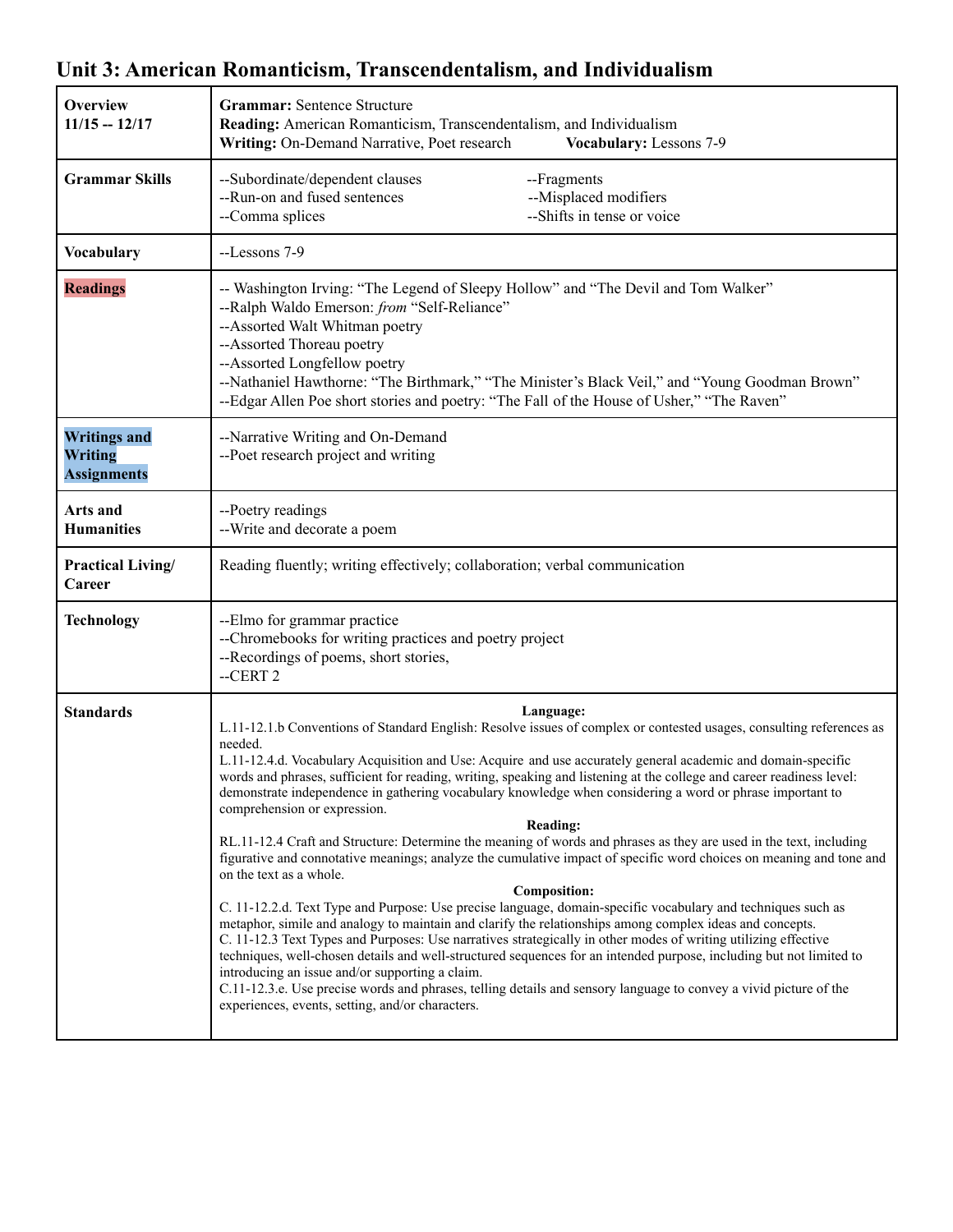#### **Overview 1/3 -- 2/4 Grammar:** Strategy **Reading:** American Realism **Writing:** On-Demand Argument; claim/counter **Vocabulary:** Lessons 10-12 **Grammar Skills** --Adding, revising, deleting sentences --Audience --Focus and Purpose **Vocabulary** --Lessons 10-12 **Readings** -- Mark Twain: *The Adventures of Huck Finn*, "Celebrated Jumping Frog of Calaveras County" --Kate Chopin: *The Awakening,* "The Story of an Hour" --Willa Cather: *My Antonia --* Jack London: *"*To Build a Fire" --Ambrose Bierce: "An Occurrence at Owl Creek Bridge" --Frederick Douglass: *from* "Narrative of the life of Frederick Douglass" --Abraham Lincoln: "The Gettysburg Address" --Charlotte Perkins Gilman: "The Yellow Wallpaper" --Robert Frost: assorted poetry including "Mending Wall" and "Birches" **Writings and Writing Assignments** --On-Demand Argument writing --Claim and counterclaim --Transition practice --Analyzing effective thesis statements --Staying on topic and supporting details **Arts and Humanities** --Poetry readings --Write and decorate a poem **Practical Living/ Career** Reading fluently; writing effectively; collaboration; verbal communication **Technology** --Elmo for grammar practice --Chromebooks for writing practices --Recordings of poems, short stories, **Standards Language:** L.11-12.2.b Conventions of Standard English: Resolve issues of complex or contested usage, consulting references as needed. L.11-12.3.b Knowledge of Language: Vary syntax for effect in writing and speaking, consulting references for guidance as needed. **Reading:** RL.11-12.5 Craft and Structure: Analyze how author's choices concerning how to structure specific parts of a text contribute to its overall structure and meaning as well as its aesthetic impact. **Composition:** C. 11-12.1 Text Types and Purposes: Compose arguments to support claims in an analysis of substantive topics or texts, using valid reasoning and relevant and sufficient evidence. C. 11-12.1.b. Introduce precise, knowledgeable claim(s), establish the significance of the claim(s), distinguish the claim(s) from alternate or opposing claims and create an organization that logically sequences claim(s), counterclaims, reasons, and evidence. C. 11-12.1.c Develop claim(s) and opposing claims fairly and thoroughly, supplying the most relevant evidence for each while pointing out the strengths and limitations of both in a manner that anticipates the audience's knowledge level, concerns, values, and possible biases.

### **Unit 4: American Realism**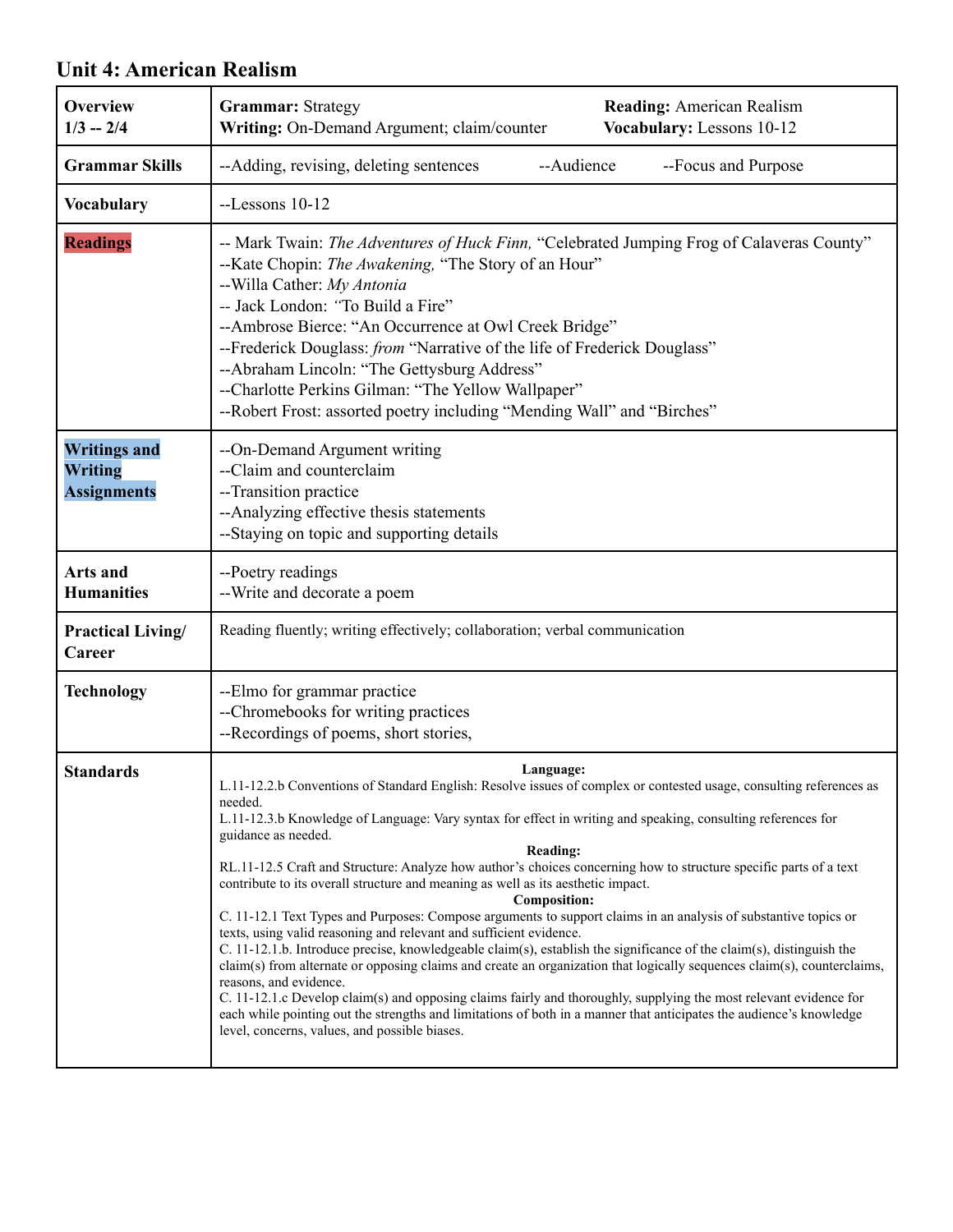### **Unit 5: Modernism**

| <b>Overview</b><br>$2/7 - 4/1$                              | Grammar: Organization<br><b>Reading: Modernism</b><br><b>Writing: On-Demand Released Prompts</b><br>Vocabulary: Lessons 13-15                                                                                                                                                                                                                                                                                                                                                                                                                                                                                                                                                                                                                                                                                                                                                                                                                                                                                                                                                                                                                                                                                                                                                                                                                                                                                                                                                                                                                                                                          |
|-------------------------------------------------------------|--------------------------------------------------------------------------------------------------------------------------------------------------------------------------------------------------------------------------------------------------------------------------------------------------------------------------------------------------------------------------------------------------------------------------------------------------------------------------------------------------------------------------------------------------------------------------------------------------------------------------------------------------------------------------------------------------------------------------------------------------------------------------------------------------------------------------------------------------------------------------------------------------------------------------------------------------------------------------------------------------------------------------------------------------------------------------------------------------------------------------------------------------------------------------------------------------------------------------------------------------------------------------------------------------------------------------------------------------------------------------------------------------------------------------------------------------------------------------------------------------------------------------------------------------------------------------------------------------------|
| <b>Grammar Skills</b>                                       | Organization:<br>--Opening, transitional, and closing phrases<br>--Order and focus                                                                                                                                                                                                                                                                                                                                                                                                                                                                                                                                                                                                                                                                                                                                                                                                                                                                                                                                                                                                                                                                                                                                                                                                                                                                                                                                                                                                                                                                                                                     |
| <b>Vocabulary</b>                                           | $-Lessons$ 13-15                                                                                                                                                                                                                                                                                                                                                                                                                                                                                                                                                                                                                                                                                                                                                                                                                                                                                                                                                                                                                                                                                                                                                                                                                                                                                                                                                                                                                                                                                                                                                                                       |
| <b>Readings</b>                                             | --F. Scott Fitzgerlad, The Great Gatsby<br>--Tennessee Williams: The Glass Menagerie<br>--T.S. Elliot: "The Love Song of J. Alfred Prufrock"<br>-- William Carols Williams poetry<br>--Langston Hughes poetry<br>--e. e. cummings poetry<br>--William Faulkner: "A Rose for Emily"<br>--Katherine Anne Porter: "The Jilting of Granny Weatherall"<br>--Additional stories may be added                                                                                                                                                                                                                                                                                                                                                                                                                                                                                                                                                                                                                                                                                                                                                                                                                                                                                                                                                                                                                                                                                                                                                                                                                 |
| <b>Writings and</b><br><b>Writing</b><br><b>Assignments</b> | --On-Demand Practice prompts<br>--Peer review of essays                                                                                                                                                                                                                                                                                                                                                                                                                                                                                                                                                                                                                                                                                                                                                                                                                                                                                                                                                                                                                                                                                                                                                                                                                                                                                                                                                                                                                                                                                                                                                |
| Arts and<br><b>Humanities</b>                               | --Poetry readings<br>--Write poems                                                                                                                                                                                                                                                                                                                                                                                                                                                                                                                                                                                                                                                                                                                                                                                                                                                                                                                                                                                                                                                                                                                                                                                                                                                                                                                                                                                                                                                                                                                                                                     |
| <b>Practical Living/</b><br>Career                          | Reading fluently; writing effectively; collaboration; verbal communication                                                                                                                                                                                                                                                                                                                                                                                                                                                                                                                                                                                                                                                                                                                                                                                                                                                                                                                                                                                                                                                                                                                                                                                                                                                                                                                                                                                                                                                                                                                             |
| <b>Technology</b>                                           | --Elmo for grammar practice<br>--Chromebooks for writing practices and poetry<br>--Recordings of poems, short stories,<br>$-ACT$                                                                                                                                                                                                                                                                                                                                                                                                                                                                                                                                                                                                                                                                                                                                                                                                                                                                                                                                                                                                                                                                                                                                                                                                                                                                                                                                                                                                                                                                       |
| <b>Standards</b>                                            | Language:<br>L.11-12.2 Conventions of Standard English: Demonstrate command of the conventions of standard English<br>capitalization, punctuation, and spelling when writing.<br>L.11-12.4.d. Vocabulary Acquisition and Use: Acquire and use accurately general academic and domain-specific<br>words and phrases, sufficient for reading, writing, speaking and listening at the college and career readiness level:<br>demonstrate independence in gathering vocabulary knowledge when considering a word or phrase important to<br>comprehension or expression.<br><b>Reading:</b><br>RI. 11-12.3 Analyze a complex set of ideas or sequence of events, and explain how specific individuals, ideas, or<br>events interact and develop over the course of the text.<br><b>Composition:</b><br>C.11-12.1d. Use words, phrases, and clauses as well as varied syntax to link the major sessions of the text, create<br>cohesion and clarify the relationship between claim(s) and reasons, between reasons and evidence, and between<br>claim(s) and opposing claims.<br>C.11-12.1.f Provide a concluding statement or section that follows form and supports the argument presented.<br>C. 11-12.2.d Use appropriate and varied transitions and syntax to link the major sections of the text, create cohesion,<br>and clarify relationships among complex ideas and concepts.<br>C.11-12.2.h Develop and strengthen writing as needed by planning, revising, editing, rewriting, or trying a new<br>approach, focusing on addressing what is most significant for a specific purpose and audience. |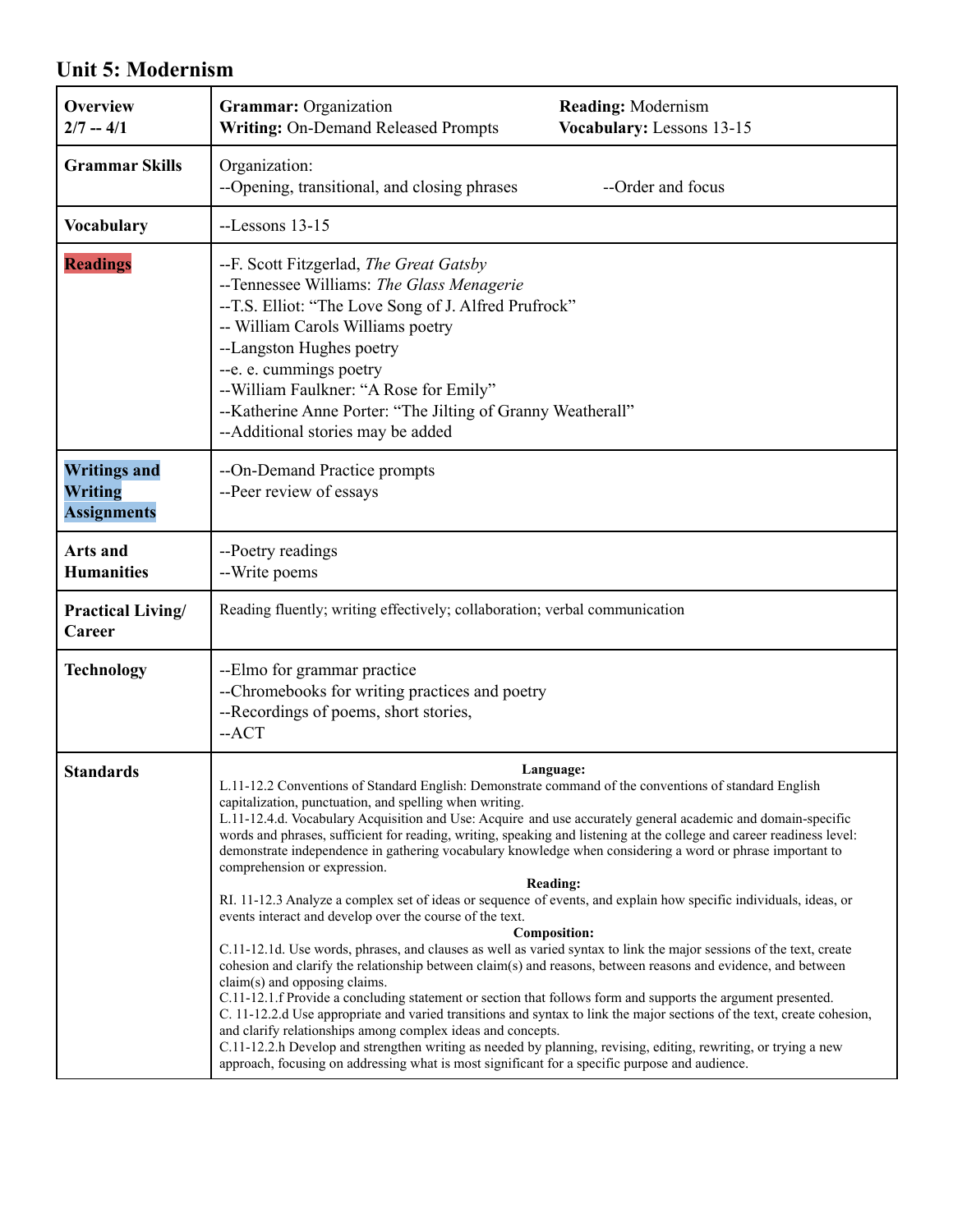| Overview<br>$4/11 - 5/16$                            | Grammar: Style<br><b>Reading:</b> Contemporary to present<br>Vocabulary: Lessons 16-18<br>Writing: On-Demand, Reflective                                                                                                                                                                                                                                                                                                                                                                                                                                                                                                                                                                                                                                                                                                                                                                                                                                                                                                                                                                                                                                                                                                                                                                                                                                                                                                                                                                                                                                                                                                                                                                                                                                                                                                                                                                                                                                                                                                                                                                                                                                                                                                                                                                                                                                                                                                                                                       |
|------------------------------------------------------|--------------------------------------------------------------------------------------------------------------------------------------------------------------------------------------------------------------------------------------------------------------------------------------------------------------------------------------------------------------------------------------------------------------------------------------------------------------------------------------------------------------------------------------------------------------------------------------------------------------------------------------------------------------------------------------------------------------------------------------------------------------------------------------------------------------------------------------------------------------------------------------------------------------------------------------------------------------------------------------------------------------------------------------------------------------------------------------------------------------------------------------------------------------------------------------------------------------------------------------------------------------------------------------------------------------------------------------------------------------------------------------------------------------------------------------------------------------------------------------------------------------------------------------------------------------------------------------------------------------------------------------------------------------------------------------------------------------------------------------------------------------------------------------------------------------------------------------------------------------------------------------------------------------------------------------------------------------------------------------------------------------------------------------------------------------------------------------------------------------------------------------------------------------------------------------------------------------------------------------------------------------------------------------------------------------------------------------------------------------------------------------------------------------------------------------------------------------------------------|
| <b>Grammar Skills</b>                                | --Effectiveness<br>--Tone<br>--Clarity<br>--Ambiguity, vagueness, and awkwardness<br>--Wordiness and redundancy                                                                                                                                                                                                                                                                                                                                                                                                                                                                                                                                                                                                                                                                                                                                                                                                                                                                                                                                                                                                                                                                                                                                                                                                                                                                                                                                                                                                                                                                                                                                                                                                                                                                                                                                                                                                                                                                                                                                                                                                                                                                                                                                                                                                                                                                                                                                                                |
| <b>Vocabulary</b>                                    | $-Lessons$ 16-18                                                                                                                                                                                                                                                                                                                                                                                                                                                                                                                                                                                                                                                                                                                                                                                                                                                                                                                                                                                                                                                                                                                                                                                                                                                                                                                                                                                                                                                                                                                                                                                                                                                                                                                                                                                                                                                                                                                                                                                                                                                                                                                                                                                                                                                                                                                                                                                                                                                               |
| <b>Readings</b>                                      | -- Barabra Kingsolver: The Bean Trees<br>--Lorraine Hansberry: A Raisin in the Sun<br>--Arthur Miller: Death of a Salesman<br>-- J.D. Salinger: Catcher in the Rye                                                                                                                                                                                                                                                                                                                                                                                                                                                                                                                                                                                                                                                                                                                                                                                                                                                                                                                                                                                                                                                                                                                                                                                                                                                                                                                                                                                                                                                                                                                                                                                                                                                                                                                                                                                                                                                                                                                                                                                                                                                                                                                                                                                                                                                                                                             |
|                                                      | Literature Circles:<br>--Amy Tan: The Joy Luck Club<br>--Zora Neal Hurston: Their Eyes Were Watching God<br>--Sandra Cisneros: The House on Mango Street<br>-- Alice Walker: The Color Purple<br>--James D. Houston and Jeanne Wakatsuki Houston: Farewell to Manzanar<br>-- Jamie Ford: The Hotel on the Corner of Bitter and Sweet                                                                                                                                                                                                                                                                                                                                                                                                                                                                                                                                                                                                                                                                                                                                                                                                                                                                                                                                                                                                                                                                                                                                                                                                                                                                                                                                                                                                                                                                                                                                                                                                                                                                                                                                                                                                                                                                                                                                                                                                                                                                                                                                           |
| <b>Writings and</b><br>Writing<br><b>Assignments</b> | --On-Demand Testing<br>--Reflective Essay                                                                                                                                                                                                                                                                                                                                                                                                                                                                                                                                                                                                                                                                                                                                                                                                                                                                                                                                                                                                                                                                                                                                                                                                                                                                                                                                                                                                                                                                                                                                                                                                                                                                                                                                                                                                                                                                                                                                                                                                                                                                                                                                                                                                                                                                                                                                                                                                                                      |
| Arts and<br><b>Humanities</b>                        | --Reading a play<br>--Literature Circles                                                                                                                                                                                                                                                                                                                                                                                                                                                                                                                                                                                                                                                                                                                                                                                                                                                                                                                                                                                                                                                                                                                                                                                                                                                                                                                                                                                                                                                                                                                                                                                                                                                                                                                                                                                                                                                                                                                                                                                                                                                                                                                                                                                                                                                                                                                                                                                                                                       |
| Practical Living/<br>Career                          | Reading fluently; writing effectively; collaboration; verbal communication                                                                                                                                                                                                                                                                                                                                                                                                                                                                                                                                                                                                                                                                                                                                                                                                                                                                                                                                                                                                                                                                                                                                                                                                                                                                                                                                                                                                                                                                                                                                                                                                                                                                                                                                                                                                                                                                                                                                                                                                                                                                                                                                                                                                                                                                                                                                                                                                     |
| <b>Technology</b>                                    | --Elmo for grammar practice<br>--Chromebooks for writing practices<br>--Recordings of plays and novels<br>--On-Demand                                                                                                                                                                                                                                                                                                                                                                                                                                                                                                                                                                                                                                                                                                                                                                                                                                                                                                                                                                                                                                                                                                                                                                                                                                                                                                                                                                                                                                                                                                                                                                                                                                                                                                                                                                                                                                                                                                                                                                                                                                                                                                                                                                                                                                                                                                                                                          |
| <b>Standards</b>                                     | Language:<br>L.11-12.2 Conventions of Standard English: Demonstrate command of the conventions of standard English<br>capitalization, punctuation, and spelling when writing.<br>L.11-12.3 Apply knowledge of language to understand how language functions in different contexts, to make effective<br>choices for meaning or style, and to comprehend more fully when reading or listening.<br>L.11-12.4.b. Identify and correctly use patterns of word changes that indicate different meanings or parts of speech<br>L.11-12.4.d. Vocabulary Acquisition and Use: Acquire and use accurately general academic and domain-specific<br>words and phrases, sufficient for reading, writing, speaking and listening at the college and career readiness level:<br>demonstrate independence in gathering vocabulary knowledge when considering a word or phrase important to<br>comprehension or expression.<br><b>Reading:</b><br>RL.11-12.10 By the end of the year, flexibly use a variety of comprehension strategies (i.e., questions, monitoring,<br>visualizing, inference, summarizing, synthesising, using prior knowledge, determining importance) to read,<br>comprehend and analyze grade-level appropriate, complex literary texts independently and proficiently.<br>RL.11-12.5 Craft and Structure: Analyze how author's choices concerning how to structure specific parts of a text<br>contribute to its overall structure and meaning as well as its aesthetic impact.<br>RI.11-12.10 By the end of the year, flexibility use a variety of comprehension strategies (i.e., questioning, monitoring,<br>visualizing, inference, summarizing, synthesizing, using prior knowledge, determining importance) to read,<br>comprehend, and analyze grade-level appropriate, complex informational texts independently and proficiently.<br><b>Composition:</b><br>C.11-12.4 Ude digital resources to create, publish, and update individual or shared products, taking advantage of<br>technology's capacity to link to other information and to display information flexibly and dynamically. Use a variety of<br>formats to cite sources.<br>C.11-12.5 Conduct short as well as more sustained research projects to answer a question (including a self-generated<br>question) or solve a problem; narrow or broaden the inquiry when appropriate; synthesize multiple sources on the<br>subject, demonstrating understanding of the subject under investigation. |

# **Unit 6: Contemporary to Present**